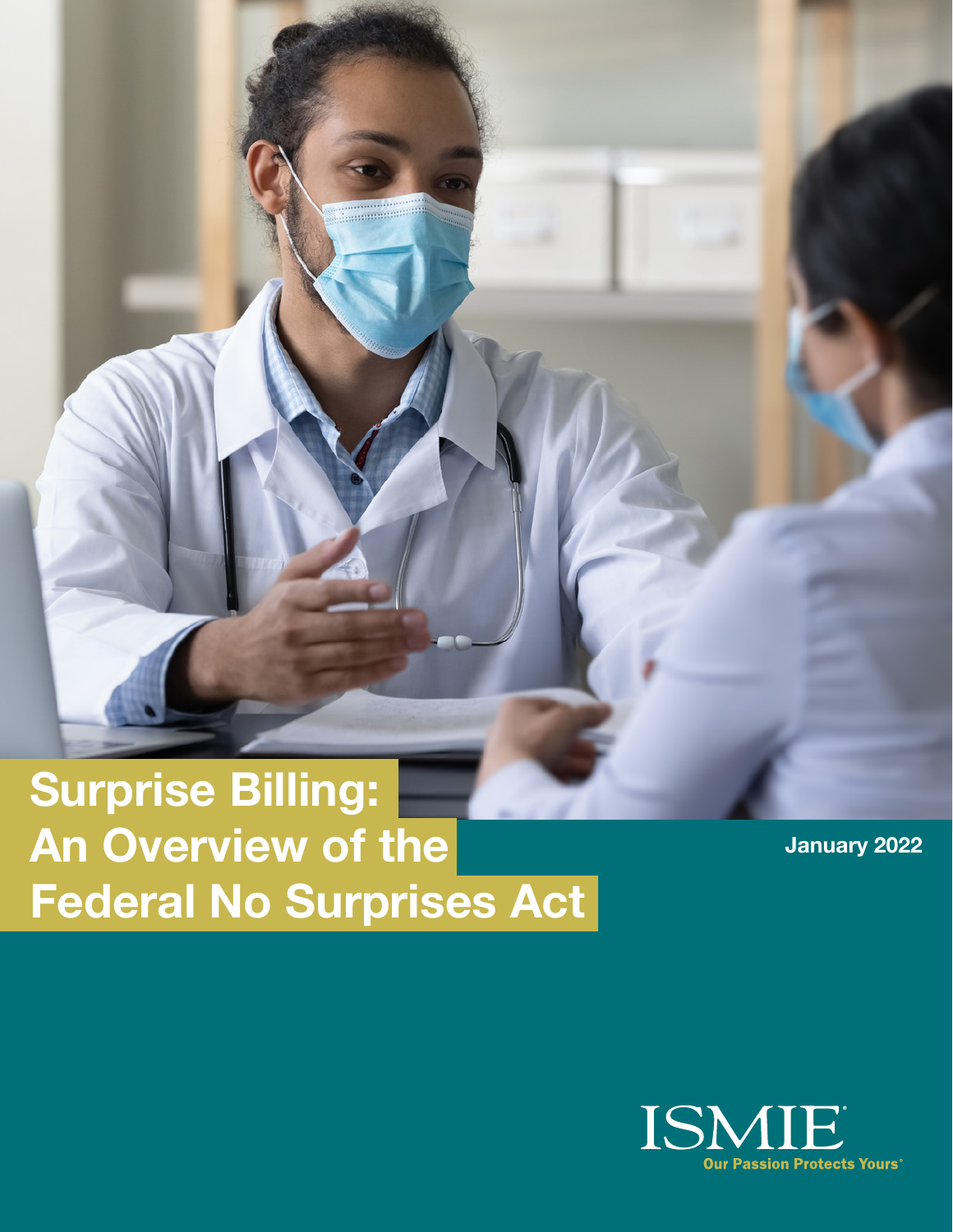

# **Surprise Billing: An Overview of the Federal No Surprises Act**

#### **Introduction**

In December 2020, Congress passed the No Surprises Act (NSA), which was part of the [Consolidated Appropriations](https://www.congress.gov/116/bills/hr133/BILLS-116hr133enr.pdf)  [Act](https://www.congress.gov/116/bills/hr133/BILLS-116hr133enr.pdf) of 2021. The [provisions](https://www.ama-assn.org/system/files/2021-02/surprise-billing-provisions-guide.pdf) in the NSA were intended to protect patients from unexpected medical bills incurred as a result of potentially confusing in-network/out-of-network relationships between physicians, healthcare facilities, and insurance plans. Specifically, the NSA was enacted to prevent patients from receiving "surprise bills" for services received from physicians or other healthcare professionals who are not part of the patient's insurance plan provider network. Many of the provisions of the NSA became effective Jan. 1, 2022.

The NSA is a federal law, and protects most patients with private health insurance. It applies to patients who are insured through employer-sponsored group health plans (those generally regulated by ERISA are exempt from statelevel insurance regulations) and individual plans purchased through the health insurance exchanges or on the individual market. The Act does not apply to Medicare and Medicaid, which already have protections against surprise billing.

#### What Physicians Need to Do Now

DON'T bill insured patients if you provide care as an out-of-network physician at an in-network healthcare facility, and do not collect cost-sharing amounts from the patient that are more than the in-network amount. *Physicians must have prior written consent from the patient to receive out-of-network services and be balance billed in order to collect additional payments directly from patients.*

DO provide information to patients about their rights under the No Surprises Act. Healthcare facilities and physicians who may provide out-of-network care at healthcare facilities must make readily available in clear notice an outline of patient protections against surprise billing. The information must be posted publicly and provided to patients as appropriate.

DO confirm at the time a service is scheduled whether the patient will be using insurance or plans to self-pay. If the patient indicates self-pay, you will need to provide a Good Faith Estimate for the services.



### What Is a Surprise Bill?

The concept of surprise billing is different from balance billing, and different from billing a patient who knowingly seeks care from a physician or healthcare professional who does not participate in the patient's health plan network. Surprise bills happen when a patient receives care at a hospital or other facility that is in their insurance network, and subsequently receives a bill from an out-of-network physician or clinician who provided services during the patient's visit to the facility.

Patients generally understand that they can maximize the benefits of their health insurance coverage by seeking care from physicians and facilities that are in their health plan network. Surprise bills happen for reasons outside the patient's control. Once patients present at an in-network healthcare facility, they often have no way of knowing exactly who might be involved in their care, and it is not always possible for patients to receive care only from physicians who participate in their insurance network.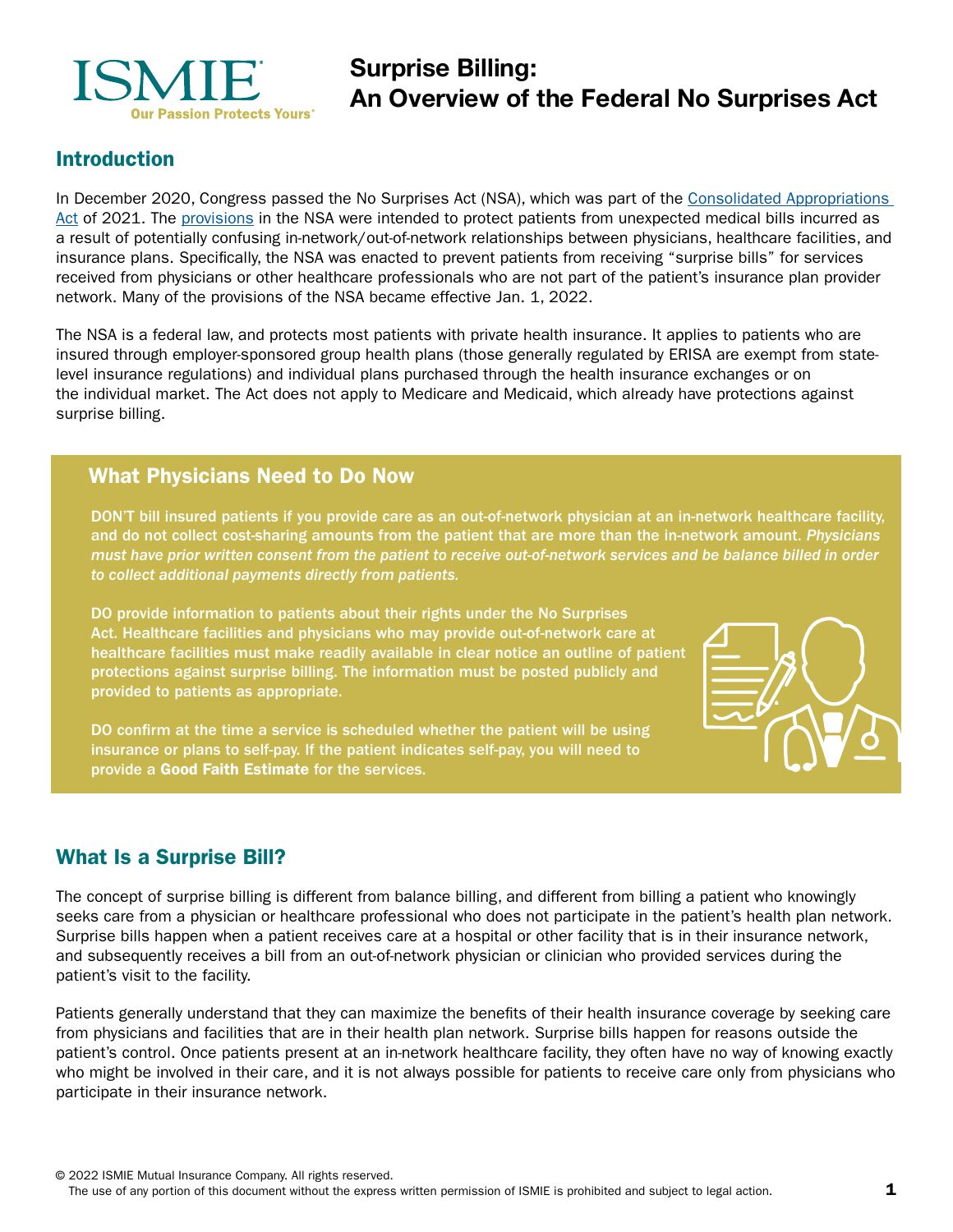#### In-Network or Out-of-Network

An "in-network" physician, health professional or healthcare facility has contracted with a health insurance plan to provide services to plan enrollees at a certain reimbursement rate. A combination of patient cost-sharing (as determined by the terms of coverage) and reimbursement from the health insurer are accepted as final payment by the healthcare provider. There are no such contracts between health insurers and out-of-network healthcare professionals, and while plan enrollees may have partial coverage for out-of-network services, the reimbursement paid by the insurer may not reflect the charges.

In some cases, such as a patient specifically choosing or consenting to receive out-of-network services, the patient expects to be responsible for any difference between the insurance reimbursement amount and the charged amount. In other cases, however, if a patient has tried to select in-network care, and through no fault of their own receives services from out-of-network physicians, any bill beyond the expected co-pay or cost-sharing amount is a "surprise," and could cause significant stress and financial hardship for the patient.

# No Surprises Act

Surprise bills create tension between patients, healthcare professionals, facilities and insurance companies about how services should be reimbursed and by whom. The intent of the federal No Surprises Act is to take patients out of the equation, since they have no way of knowing that they would receive care from healthcare professionals who are out-of-network at an in-network facility.

The No Surprises Act protects patients who have health insurance by preventing health insurers and healthcare professionals from charging patients more for unexpected out-of-network services when patients choose care at an in-network facility. This applies to emergency services that are provided out-ofnetwork (including air ambulance services), as well as non-emergency services provided by out-of-network health professionals at an in-network hospital or ambulatory service center. Unless a patient has specifically consented to receive care from an out-of-network professional and agreed to be balanced billed, patients may not be balance billed, and are only responsible for cost sharing amounts they would incur if the services had been provided in-network.

# How Do Out-of-Network Physicians Get Paid?

The provisions in the law were developed with stakeholder input, including from physicians, hospitals, patient groups and the insurance industry, and the language that passed is the product of extensive negotiations between and among these stakeholders. From the beginning, however, there was widespread agreement among all parties that patients should not be financially responsible for reimbursement disputes between health insurers and healthcare professionals.

Once a patient's cost-sharing obligations are met, if out-of-network physicians and insurance companies cannot agree on a reimbursement amount, the No Surprises Act outlines an independent dispute resolution (IDR) process that out-of-network healthcare professionals and insurers must follow to reach an agreeable rate. The provisions of the law were carefully negotiated to minimize the advantage either party might have in negotiating an equitable settlement. However, the regulatory [guidance](https://www.federalregister.gov/documents/2021/10/07/2021-21441/requirements-related-to-surprise-billing-part-ii) issued by the Administration on Oct. 7, 2021, seriously misinterpret the intent of the law, and, if



implemented, would significantly favor rates set by insurance companies. Several state and national medical societies have joined with the American Medical Association (AMA) in [expressing](https://www.isms.org/ISMS.org/media/ISMSMediaLibrary/documents/SupriseBillingSign-on-letter.pdf) strong objection to the rules and have joined an [amicus brief](https://www.aaos.org/globalassets/advocacy/issues/amicus-brief-no-surprises-act-final-rule.pdf) supporting the [lawsuit](https://www.ama-assn.org/press-center/press-releases/ama-and-aha-file-lawsuit-over-no-surprises-act-final-rule) initiated by the AMA and the American Hospital Association to halt implementation of the rules.

To further minimize the risk of patients receiving unexpected medical bills, the law also provides for increased transparency regarding network status and the protections available to patients against surprise bills. The Centers for Medicare and Medicaid Services (CMS) has developed [model](https://www.cms.gov/files/document/model-disclosure-notice-patient-protections-against-surprise-billing-providers-facilities-health.pdf) disclosure language that can be used to alert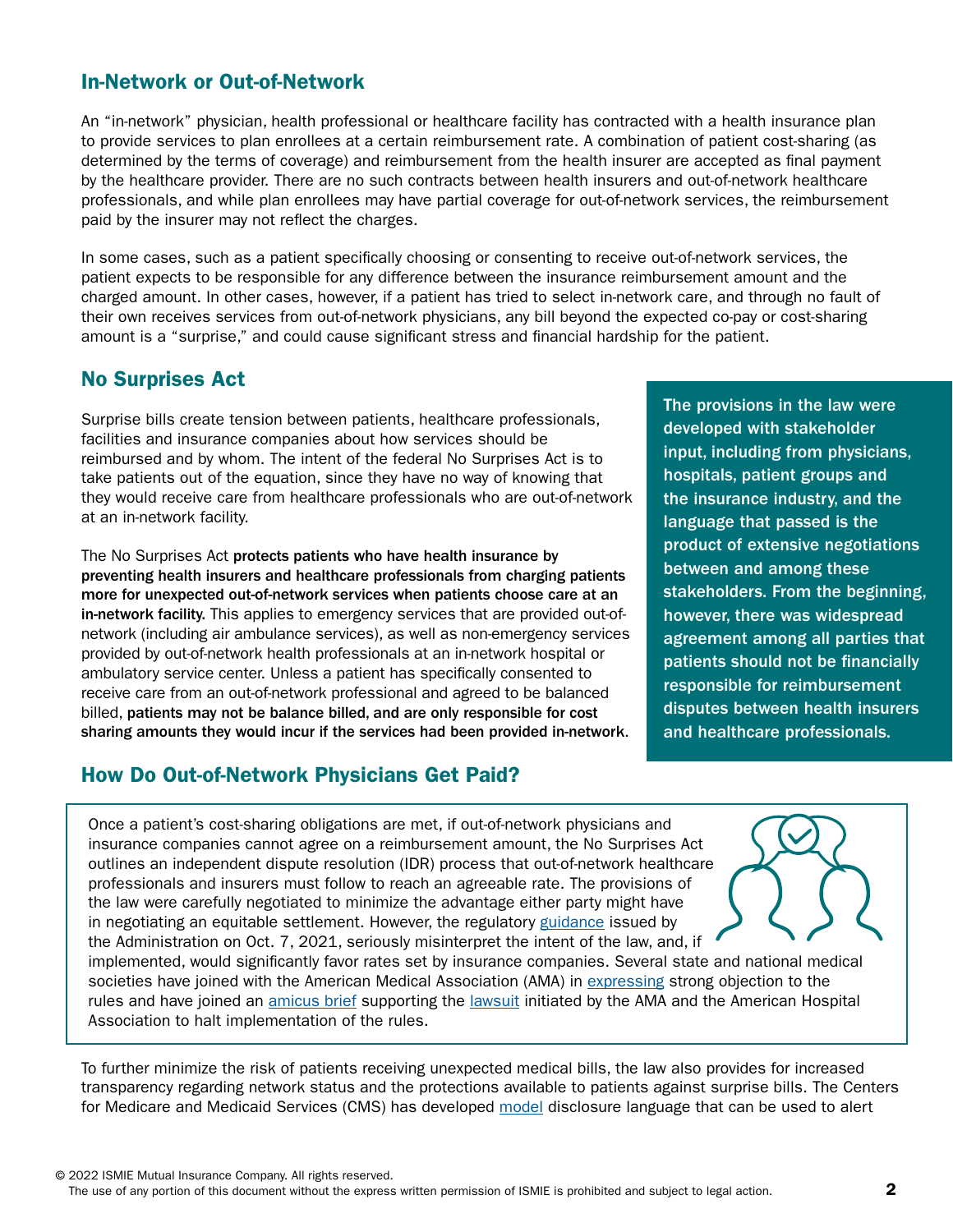patients of the protections under the NSA. *Note that individual physicians are only required to provide disclosure language if they treat patients at a facility (i.e., hospital or ambulatory surgical center) or in conjunction with a visit to a facility. Physicians do not need to provide a separate disclosure if one is already provided by the facility. Disclosure statements about the NSA are not required for services unrelated to a facility visit*.

# Another Way To Prevent Surprises – Good Faith Estimates

The NSA also protects patients by requiring a "good faith estimate" (GFE) for scheduled medical services. Although the law requires that all patients be provided with a GFE, this requirement is being phased in, so, as of Jan. 1, 2022, only uninsured patients, or those who choose to "self pay" must receive a written GFE. This requirement applies to services provided in conjunction with a healthcare facility *as well as* office-based services. That means all physicians, regardless of their specialty or practice setting, are expected to provide a GFE to patients who schedule services in advance and indicate they will not be using insurance.

Although the GFE is understood to be an estimate, patients may dispute final charges if they exceed the amount of the GFE by \$400 or more. Additional information about GFEs, including a standard form that may be used, is available in [documents](https://www.cms.gov/regulations-and-guidancelegislationpaperworkreductionactof1995pra-listing/cms-10791) provided by CMS.

### Who gets a GFE and what should be included

Beginning Jan. 1, 2022, practices and facilities should ask patients at the time of scheduling a service or procedure if they have health insurance coverage, and whether they plan to submit a claim to a third-party insurer. If the patient indicates that they will be paying out-of-pocket for the service, and the service is scheduled at least three days in advance, the patient must be offered a good faith estimate of charges for the planned service. The information must include expected charges for the primary item or service, as well as any other items or services that would reasonably be expected.

| -- |
|----|
| с  |
|    |

As noted GFEs will ultimately need to be provided for all patients, and estimates that involve services provided by multiple healthcare professionals (for example, a surgery rather than an office visit) will need to be incorporated into a single GFE. In this case, the entity "convening" the service (e.g., the hospital) will be responsible for assembling the estimates for the total cost of care, by gathering individual cost estimates from individual healthcare professionals. The process of providing GFEs that involve multiple healthcare professionals has not been defined at this point, so physicians are only responsible for preparing GFEs for their own portion of services rendered.

### Some States Already Address Surprise Billing

A small portion of health insurance plans are regulated directly at the state level. These are generally plans purchased by individuals in the individual health insurance market, or through a healthcare marketplace established by the Affordable Care Act. Several states already have laws and regulations to help protect patients against surprise medical bills. To the extent that state laws already apply to policies issued in a particular state, the NSA does not supersede current state law, but is intended to work in a complementary fashion to ensure broad protections under all insurance plans. The provisions of the NSA apply to plans (notably employersponsored health insurance plans) and in situations in which state law did not already apply.

States that have surprise billing laws on the books have unique implementation challenges that will need to be addressed directly by regulators at the state level. As noted, most employer-sponsored health plans are not subject to state-level regulation, so the overlap between state and federal insurance regulations is relatively small. However, it is important that you confirm whether there are any laws in your state that address surprise billing or any of the provisions raised in the NSA, and work with your state medical society or regulatory agency to understand how the state and federal laws work together.